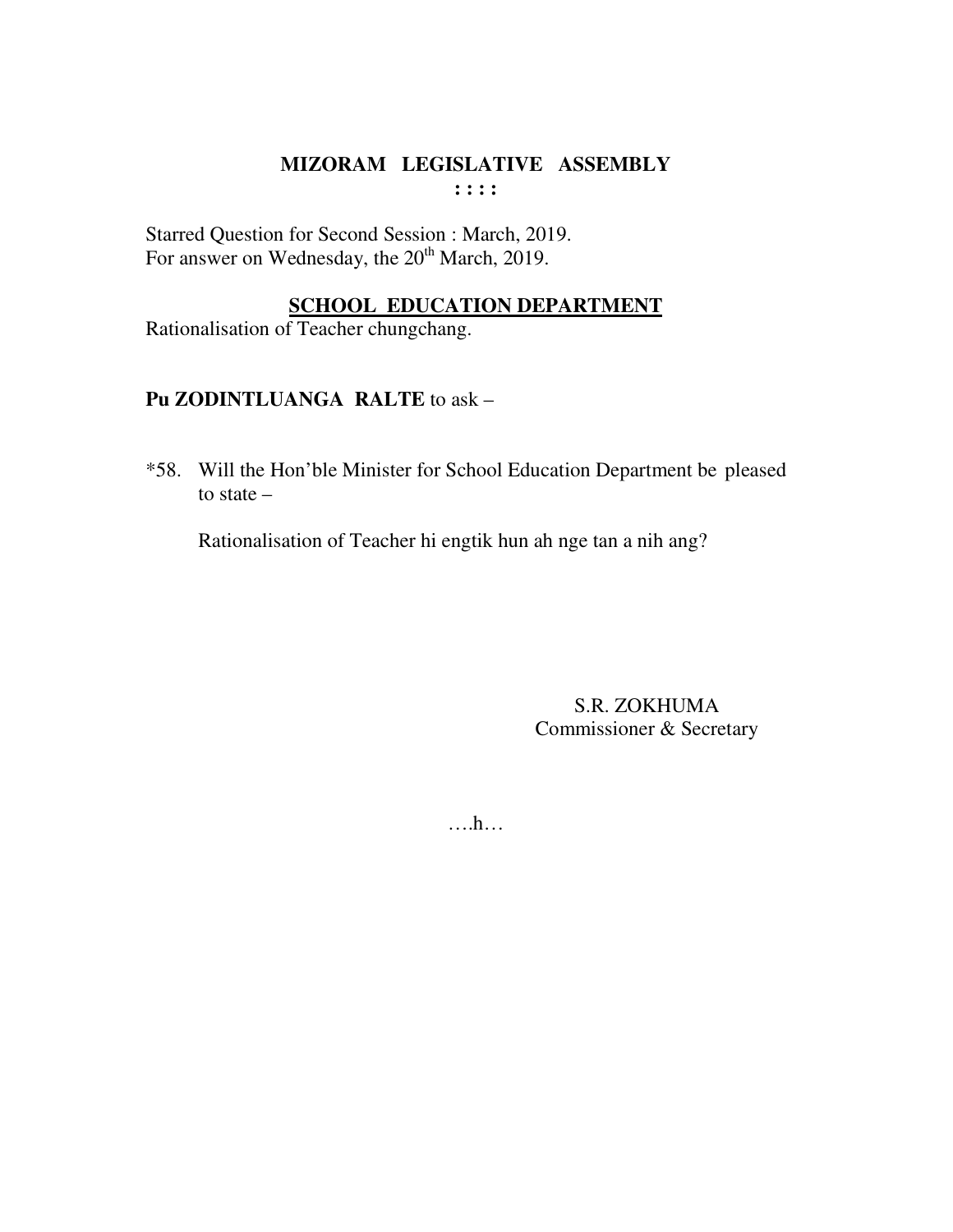Starred Question for Second Session : March, 2019. For answer on Wednesday, the  $20<sup>th</sup>$  March, 2019.

### **SCHOOL EDUCATION DEPARTMENT**

Kolasib District hnuaia training te chungchang.

#### **PU VANLALTHLANA** to ask –

- \*59. Will the Hon'ble Minister for School Education Department be pleased to state
	- a) Kum 2012-2018 chhunga Kolasib DIET hnuaia training hrang hranga zirtirtu pension leh boral hial tawhte hminga training attendance sheet-a signature awm leh TA/DA lak ni a langte hi chhui chian a ni em?
	- b) Hemi chungchangah hian engtinnge hma lak a nih?
	- c) Zirtirtu transfer leh posting norms hi siam tum a ni em?
	- d) Siam tum a nih chuan eng chen nge hma lak a nih tawh?

### S.R. ZOKHUM Commissioner & Secretary

\*\*Ll\*\*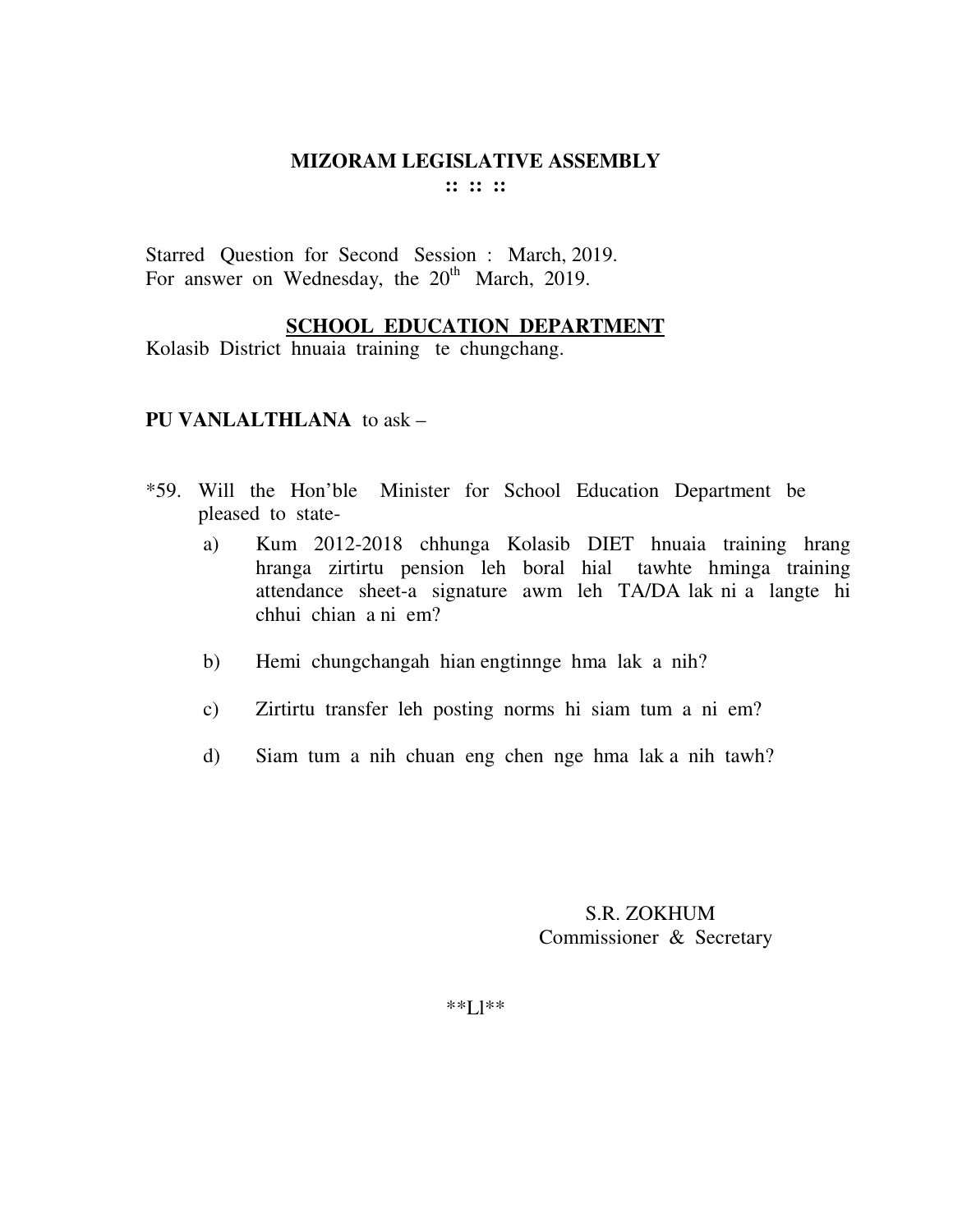Starred Question for Second Session : March, 2019. For answer on Wednesday, the 20<sup>th</sup> March, 2019.

### **HOME DEPARTMENT**

Mizoram Police hnuaia Commando chungchang.

# **Pu LALCHHUANTHANGA** to ask –

\*60. Will the Hon'ble Minister for Home Department be pleased to state –

- a) Mizoram Police hnuaiah hian Commando Unit din a la ni em?
- b) A la awm a nih chuan Commando Unit-ah hian mi engzat nge la awm?

S.R. ZOKHUMA Commissioner & Secretary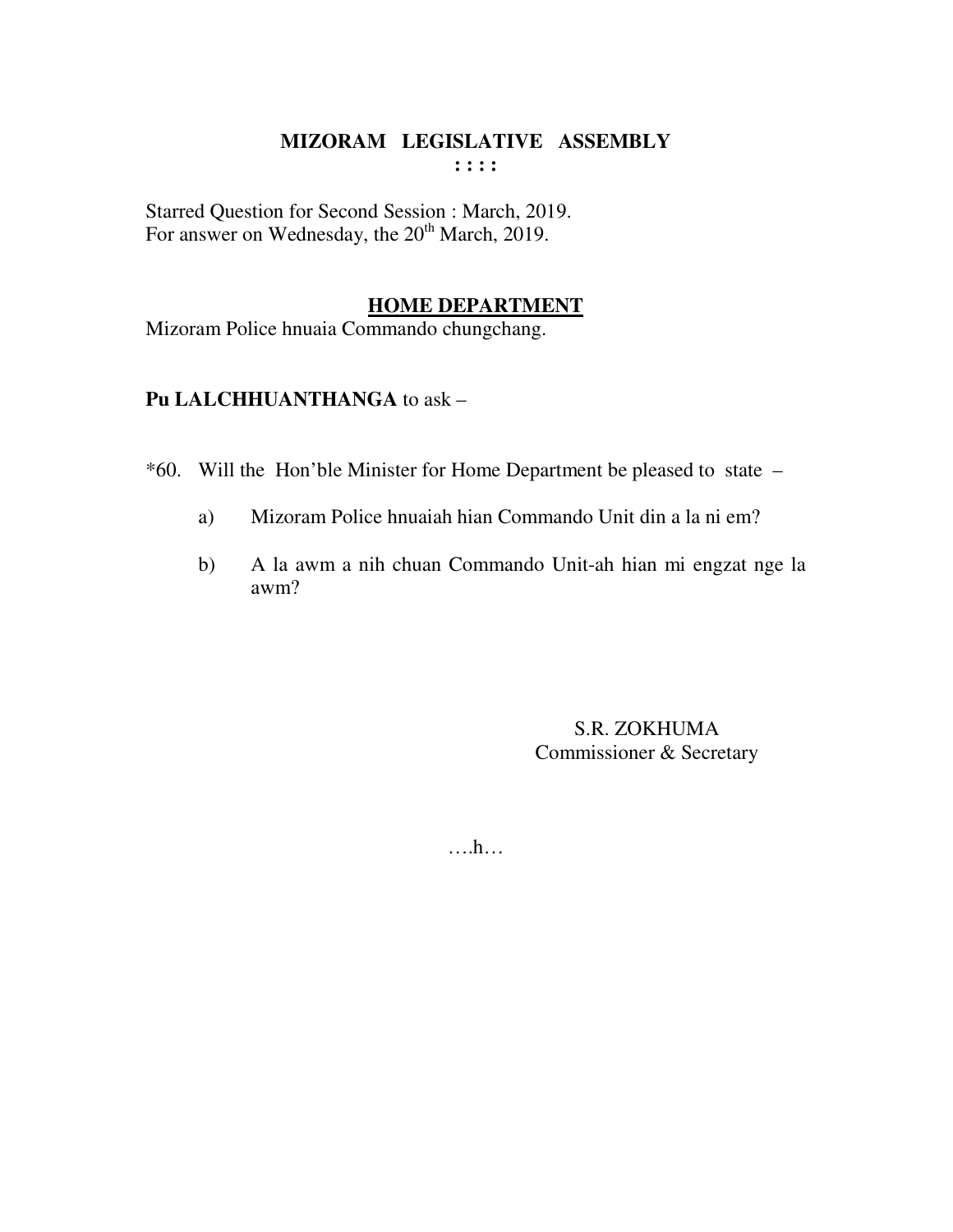$\mathbf{1}$  :  $\mathbf{1}$ 

Starred Question for Second Session: March, 2019. For answer on Wednesday, the 20<sup>th</sup> March, 2019.

### **TOURISM DEPARTMENT**

Kawnpui Hmar Venga Guest House sak chungchang.

### Pu ANDREW H.THANGLIANA to ask -

\*61. Will the Hon'ble Minister for Tourism Department be pleased to state –

Tourism Department hnuaia Kawnpui Hmar Veng Zotlang rama Guest House sak mek hi chhunzawm tumna a awm em?

> S.R. ZOKHUMA Commissioner & Secretary

\*\* $Z^{**}$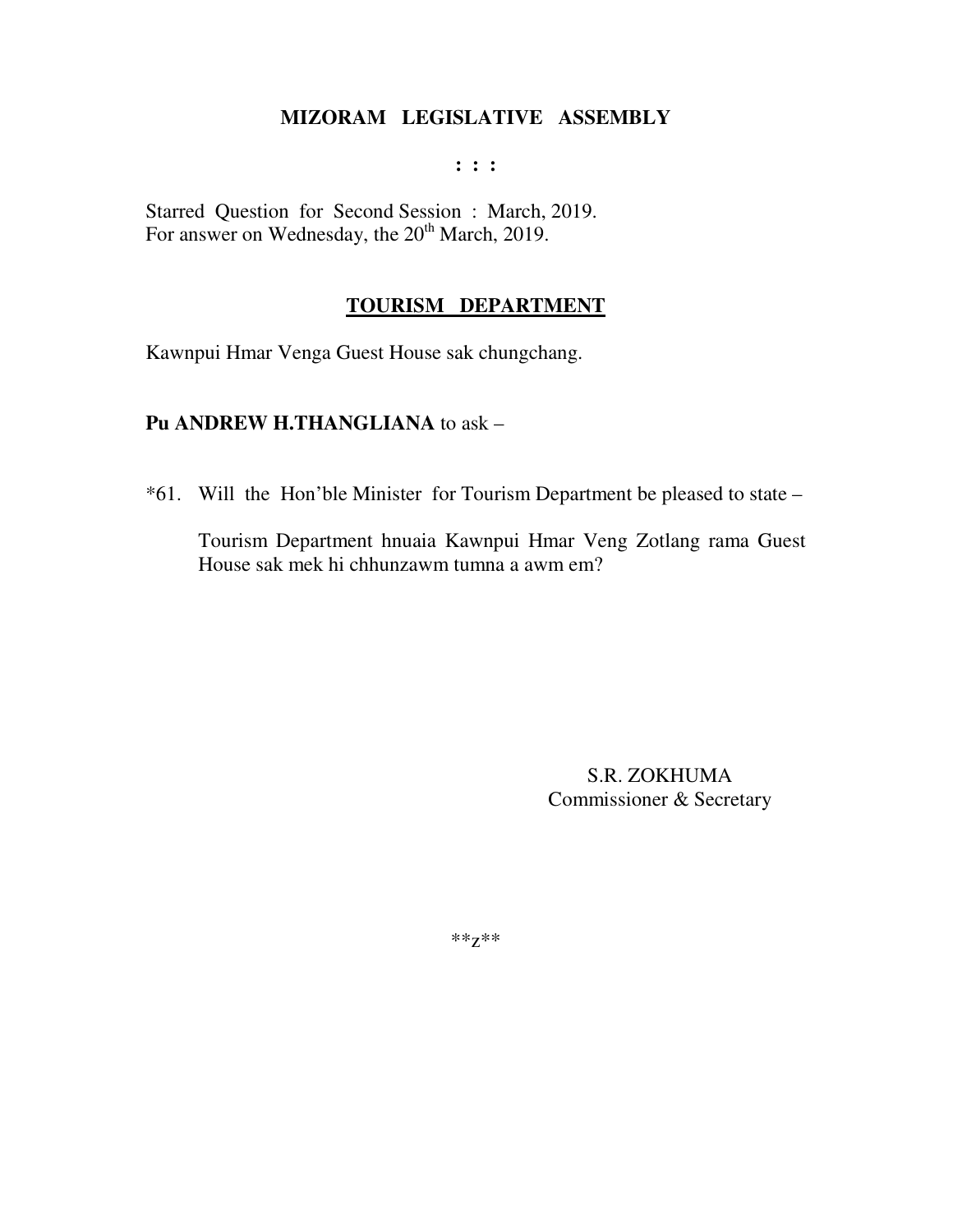**: : :** 

Starred Question for Second Session : March, 2019. For answer on Wednesday, the 20<sup>th</sup> March, 2019.

## **DISTRICT COUNCIL & MINORITY AFFAIRS DEPARTMENT**

Chakma Autonomous District Council-a in hmun lo ram chungchang.

## **Pu V.L. ZAITHANZAMA** to ask –

- \*62. Will the Hon'ble Minister for District Council & Minority Affairs Department be pleased to state –
	- (a) Chakma Autonomous District Council-ah Chakma tan ni lo inhmun leh ram a neih theih loh ni a sawi hi a dik em?
	- (b) A dik anih chuan eng dan hmanga duan nge anih?

S.R. ZOKHUMA Commissioner & Secretary

\*\*z\*\*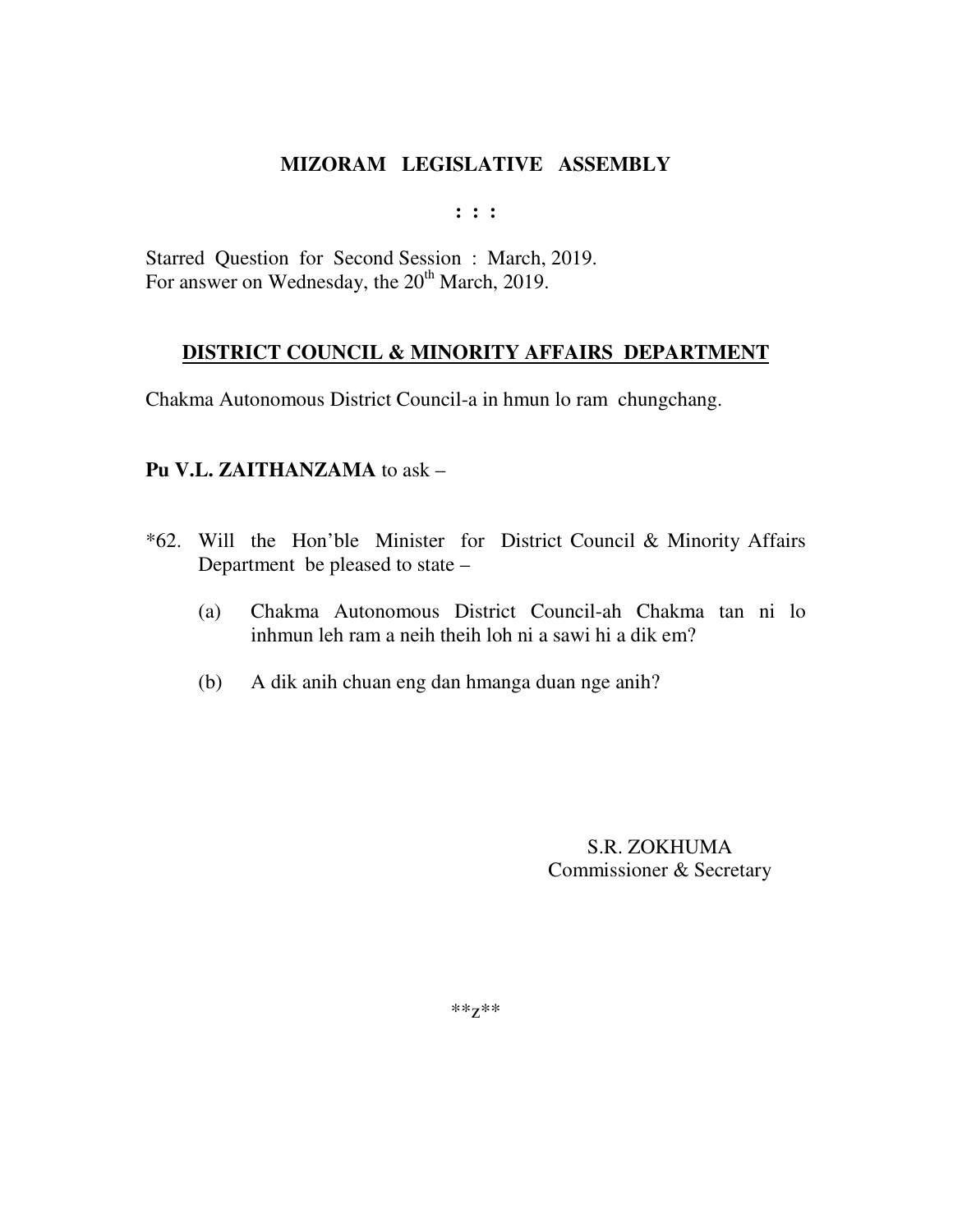Starred Question for Second Session : March, 2019. For answer on Wednesday, the 20<sup>th</sup> March, 2019.

## **HEALTH & FAMILY WELFARE DEPARTMENT**

Thisen man chungchang.

## Pu ZODINTLUANGA RALTE to ask -

- \*63. Will the Hon'ble Minister for Health & Family Welfare Department be pleased to state -
	- Sorkarin thisen man atan tun financial year 2019-2020-ah a) pawisa engzat nge a dah?
	- $b)$ Thisen manah Sorkarin engzat nge a senso 2018-2019 financial year chhungin.

S.R. ZOKHUMA Commissioner & Secretary

 $\dots$ ...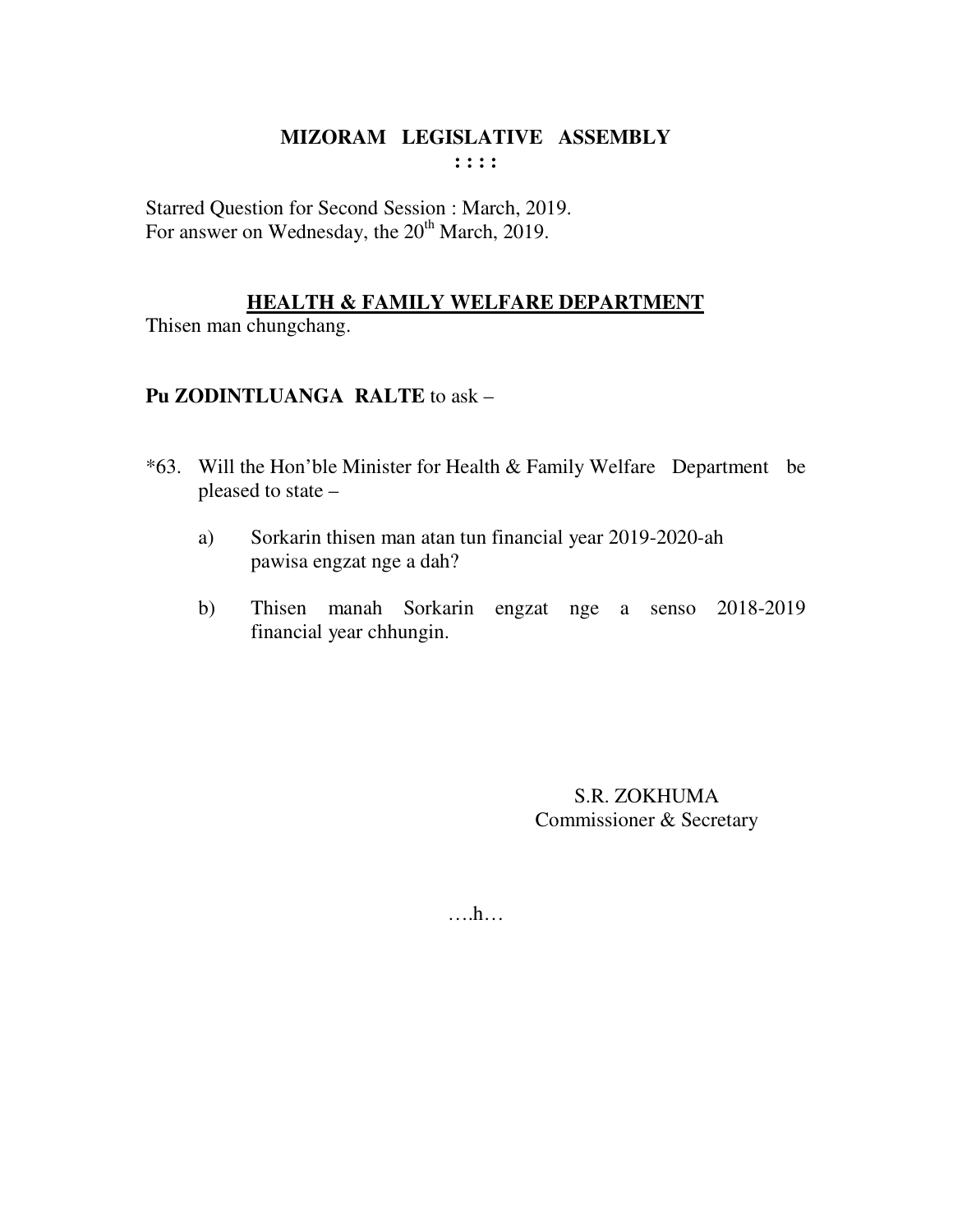Starred Question for Second Session : March, 2019. For answer on Wednesday, the  $20<sup>th</sup>$  March, 2019.

## **HEALTH & FAMILY WELFARE DEPARTMENT**

PHC hrang hrang chungchang.

### **Pu RAMTHANMAWIA** to ask –

- \*64. Will the Hon'ble Minister for Health & Family Welfare Department be pleased to state
	- a) Farkawn, Khawbung, Bungzung-a P.H.C. hi C.H.C. a hlankai tumna a awm em ? Awm ta se, engtikah nge tihhlawhtlin theih a nih ang?
	- b) Sesih P.H.C. anga lo hawn tawh hi P.H.C. puiltingah hlan kai tumna a awm em ? Awm ta se, engtikah nge tihpuitlin theih a nih ang?
	- c) Leisenzo-ah Sub-Centre hawn tumna a awm em? Awm ta se, engtikah nge tih puitlin theih a nih ang ?
	- c) Vaphai khuaaah P.H.C. dah tumna a awm em? Engtikah nge tih hlawhtlin theih a nih ang?

 S.R. ZOKHUMA Commissioner & Secretary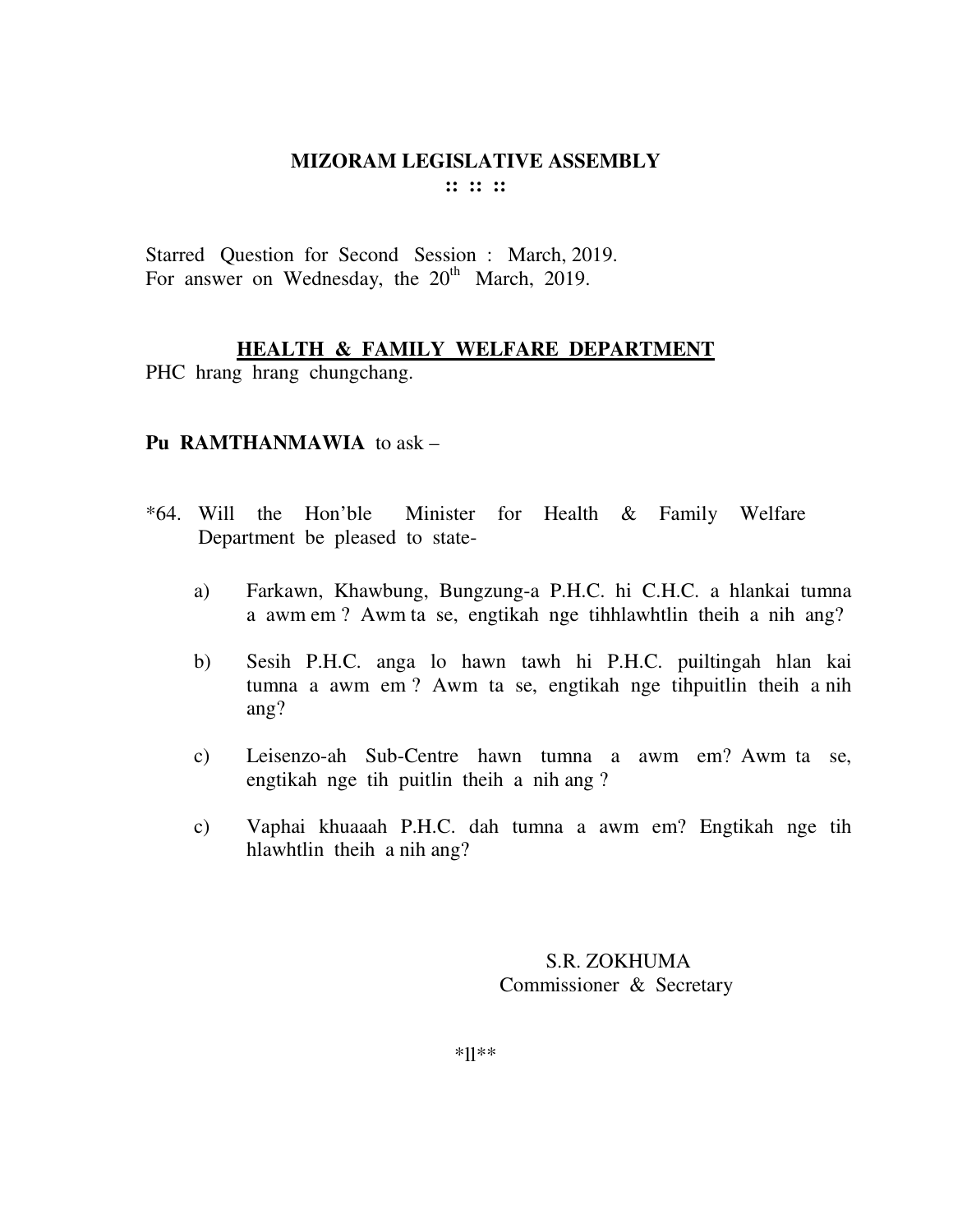Starred Question for Second Session : March, 2019. For answer on Wednesday, the 20<sup>th</sup> March, 2019.

## **URBAN DEVELOPMENT & POVERTY ALLEVIATION DEPARTMENT**

PMAY chungchang.

## **Pu VANLALHLANA** to ask –

\*65. Will the Hon'ble Minister for Urban Development & Poverty Alleviation Department be pleased to state –

 PMAY dawngtu hi 2018-2019 chhung hian engzatnge thlan ni tawh? First Installment dawng engzatnge? Sorkar hian sem chhunzawm zel a tum em?

> S.R. ZOKHUMA Commissioner & Secretary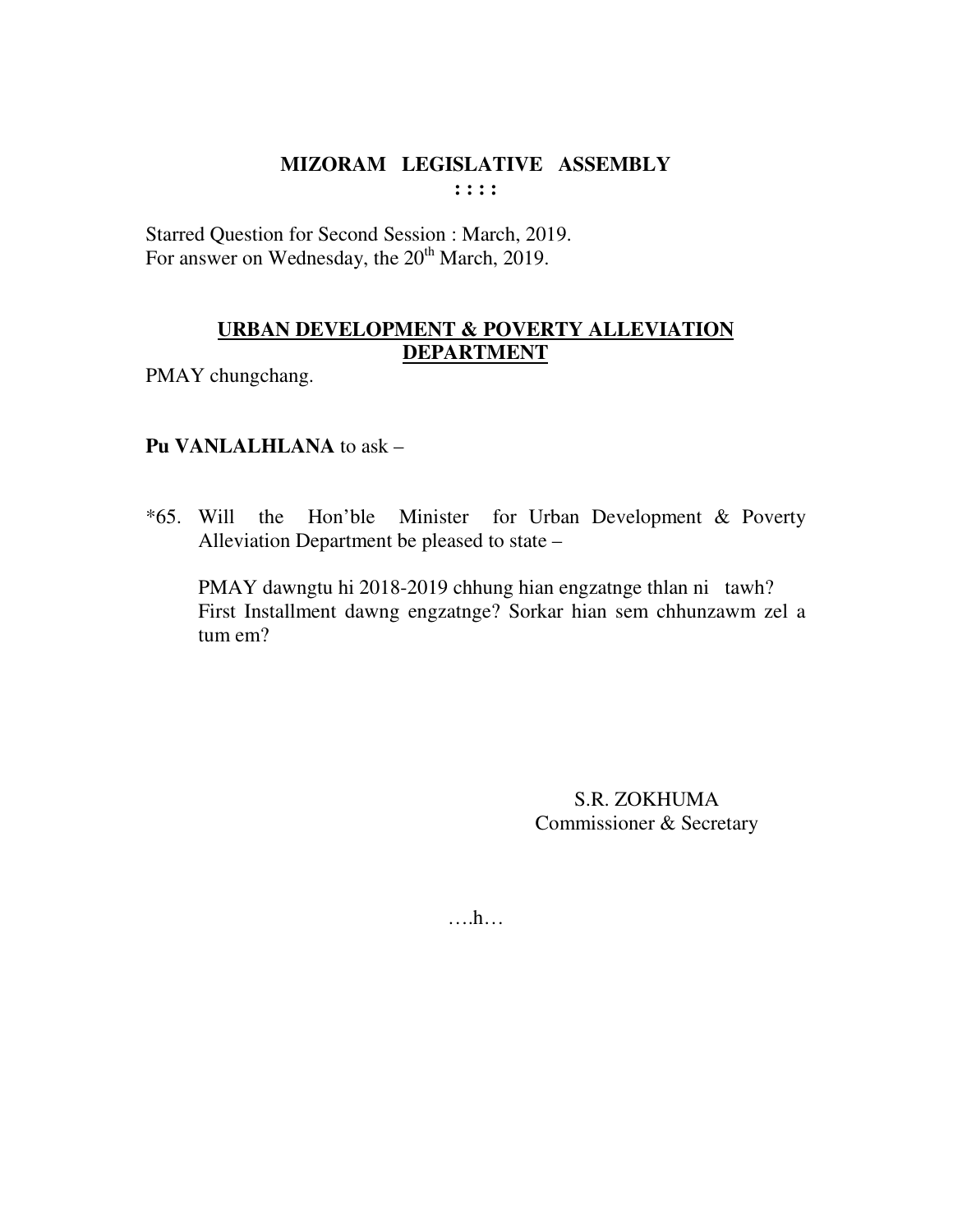Starred Question for Second Session : March, 2019. For answer on Wednesday, the 20<sup>th</sup> March, 2019.

**PERSONNEL & ADMINISTRATIVE REFORMS DEPARTMENT** MPSC tih len chungchang.

### **Dr. ZR THIAMSANGA** to ask –

\*66. Will the Hon'ble Minister for Personnel & Administrative Reforms Department be pleased to state-

MPSC hi tih len tumna a awm em ?

 S.R. ZOKHUMA Commissioner & Secretary

\*\*ll\*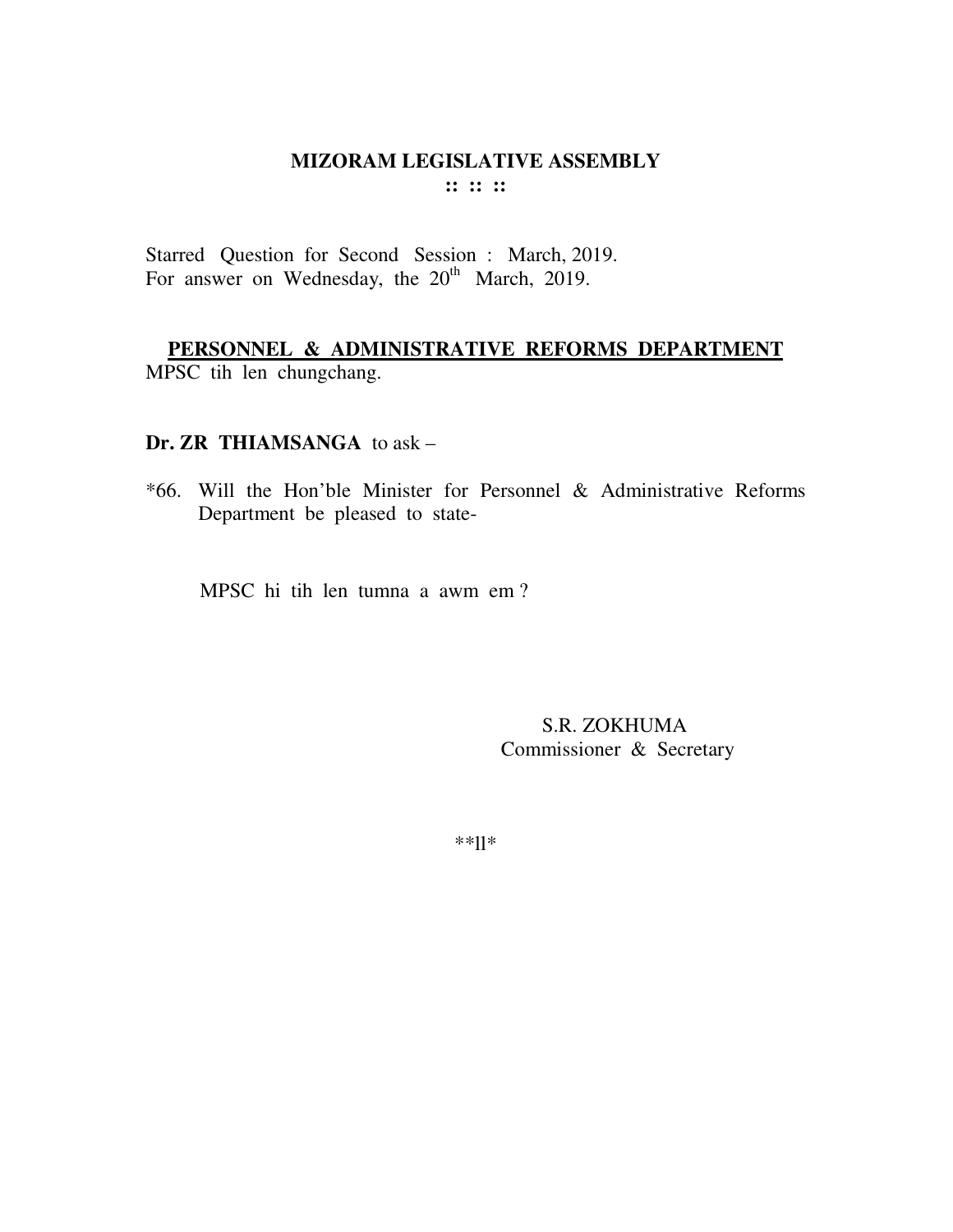$: : :$ 

Starred Question for Second Session: March, 2019. For answer on Wednesday, the 20<sup>th</sup> March, 2019.

### PERSONNEL & ADMINISTRATIVE REFORMS DEPARTMENT

Hna lak chungchang.

### Pu LALRINTLUANGA SAILO to ask -

\*67. Will the Hon'ble Minister for Personnel & Administrative Reforms Department be pleased to state -

MPSC-in hna a lak thin e.g. Officer ni lo a lak thin Zirtirtu, Health Worker, Nurse etc. te hi State sorkar hian tihdanglam tumna a nei em?

> S.R. ZOKHUMA Commissioner & Secretary

 $***Z***$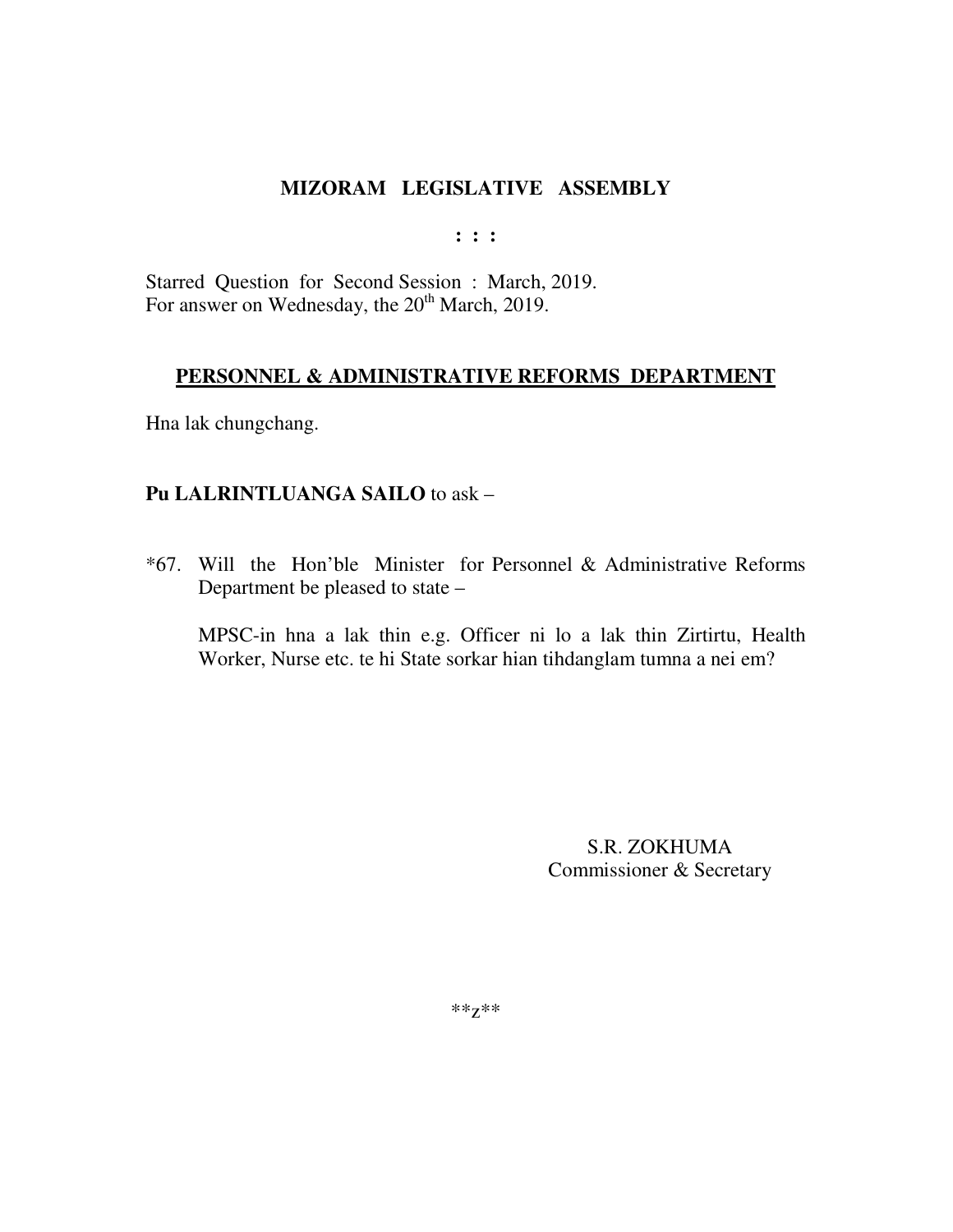$: : :$ 

Starred Question for Second Session : March, 2019. For answer on Wednesday, the 20<sup>th</sup> March, 2019.

### **SPORTS & YOUTH SERVICES DEPARTMENT**

Para-Gliding atana ruahmanna awm chungchang.

### Pu LALDUHOMA to ask -

\*68. Will the Hon'ble Minister for Sports & Youth Services Department be pleased to state -

Serchhip-ah Para-Gliding atan ruahmanna engte nge awm?

S.R. ZOKHUMA Commissioner & Secretary

 $***Z***$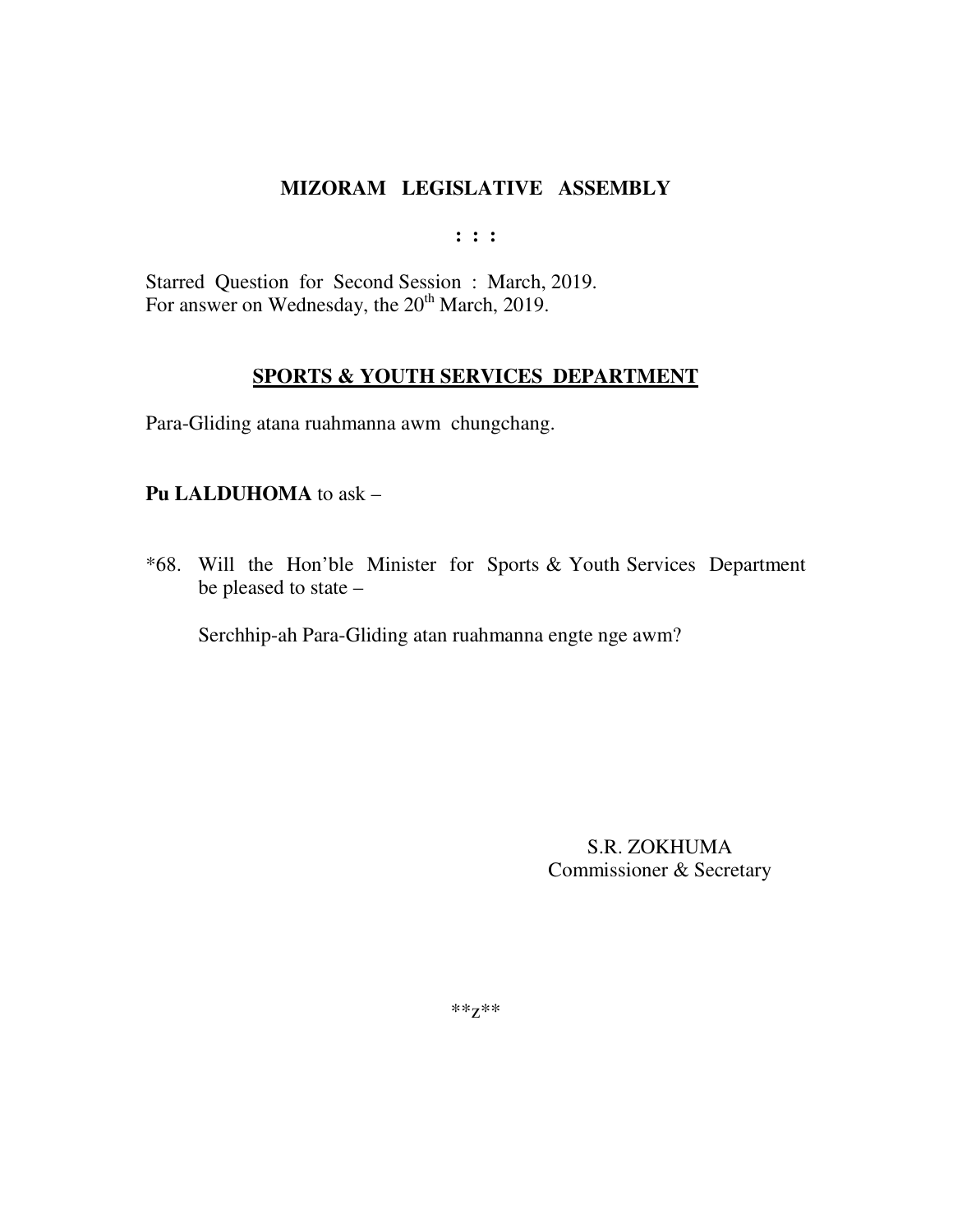#### **MIZORAM LEGISLATIVE ASSEMBLY**  $\mathbf{11} \mathbf{11} \mathbf{11}$

Starred Question for Second Session : March, 2019. For answer on Wednesday, the 20<sup>th</sup> March, 2019.

## **SCHOOL EDUCATION DEPARTMENT**

Zirtirtu transfer & posting etc. chungchang.

## Pu VANLALTANPUIA to ask -

- \*69. Will the Hon'ble Minister for School Education Department be pleased to state-
	- School Education Department hnuaia zirtirtute transfer and posting a) leh Teachers Students Ratio inmil lo tak tak te hi engtia hmalak tum nge a nih?
	- Teachers Rationalization Scheme kal pui tum a ni em?  $b)$

S.R. ZOKHUM Commissioner & Secretary

 $***$ ]]\*\*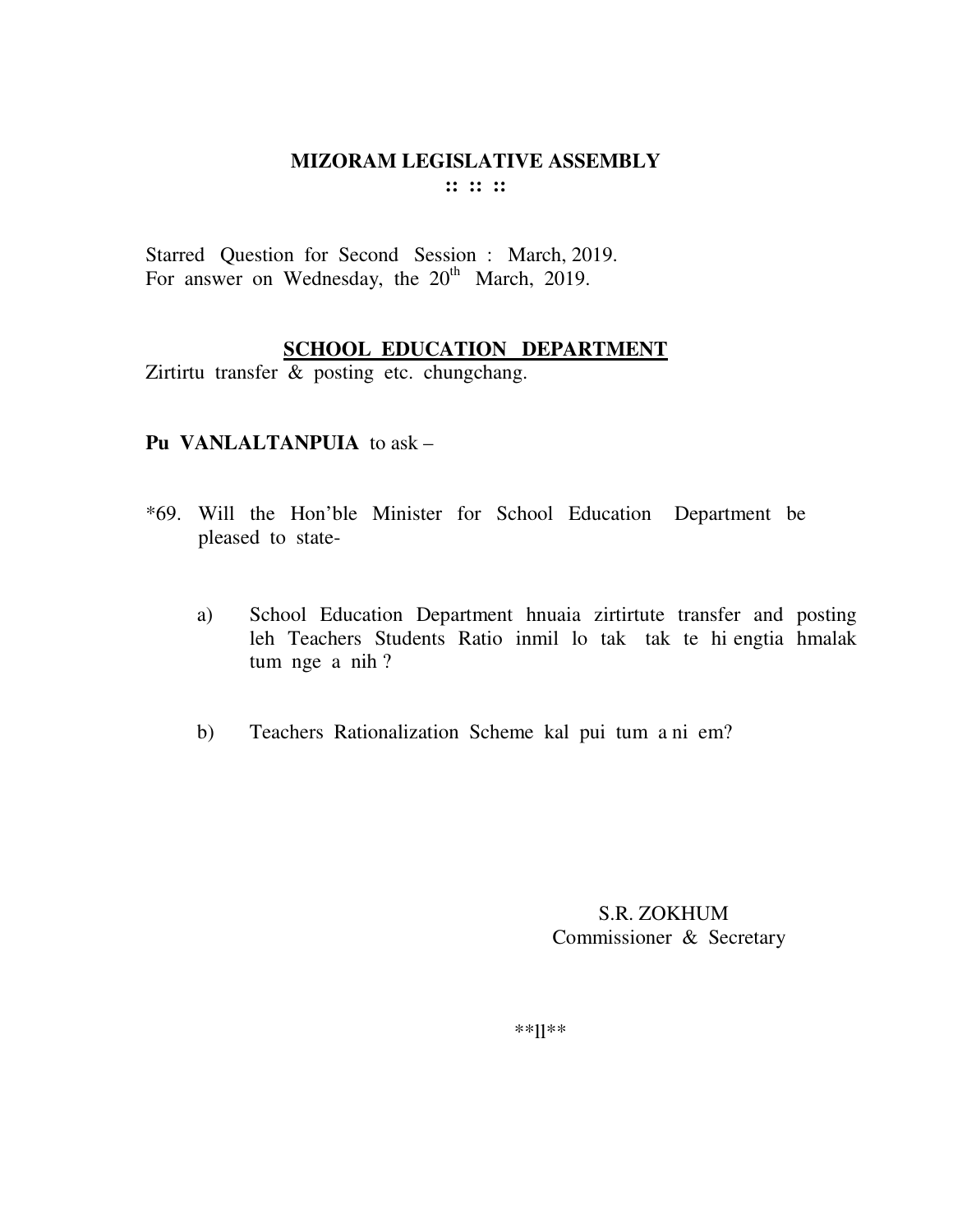**: : :** 

Starred Question for Second Session : March, 2019. For answer on Wednesday, the 20<sup>th</sup> March, 2019.

## **HEALTH & FAMILY WELFARE DEPARTMENT**

1 st IR Bn. Doctor, Mualvum chungchang.

### **Pu ANDREW H.THANGLIANA** to ask –

\*70. Will the Hon'ble Minister for Health & Family Welfare Department be pleased to state –

1 st IR Battalion Doctor, Mualvum ami N.Vanlaiphai a sawn tak aiawh tur hi sorkar hian a rang lama rawn dah a tum em?

> S.R. ZOKHUMA Commissioner & Secretary

\*\*z\*\*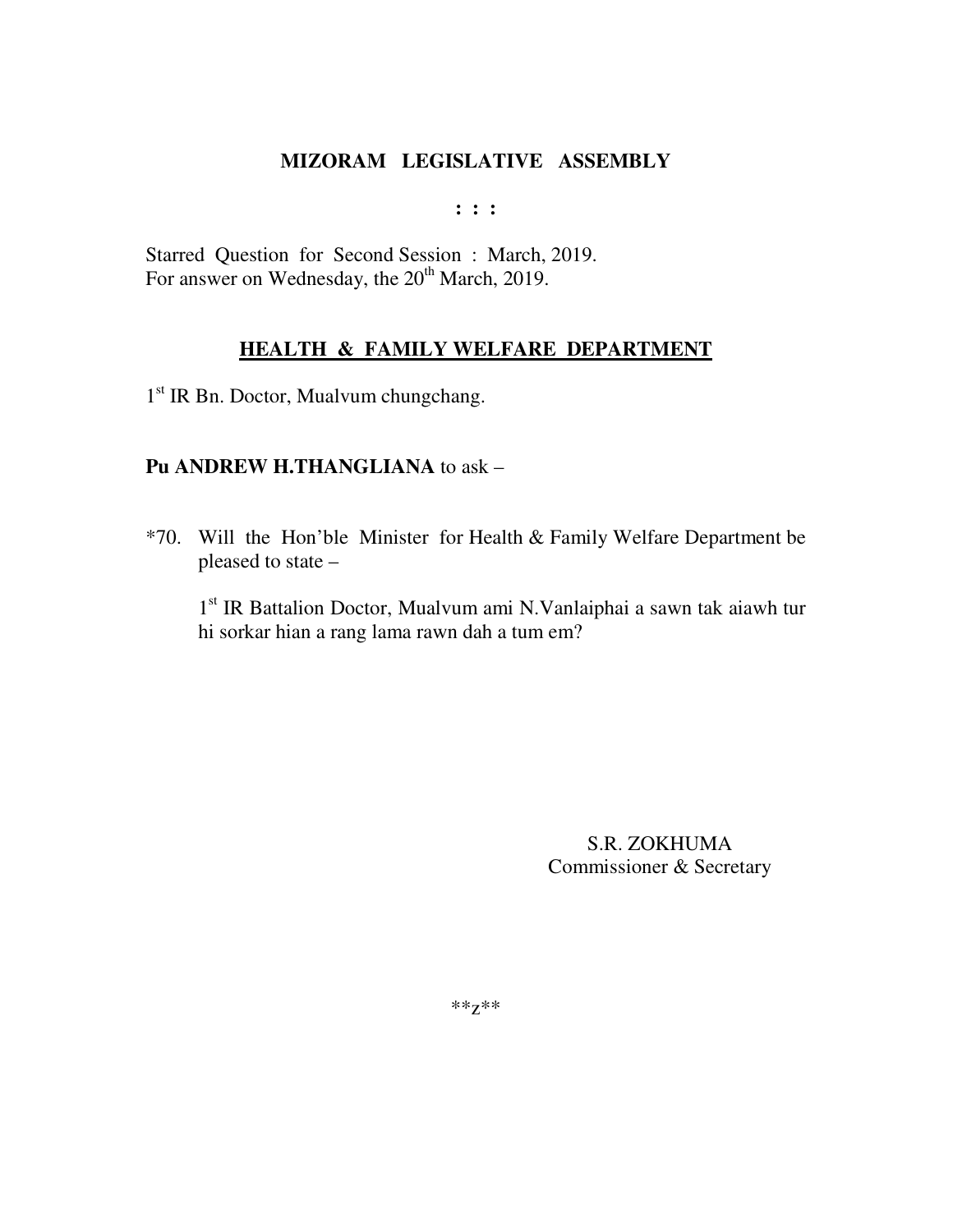Starred Question for Second Session : March, 2019. For answer on Wednesday, the  $20<sup>th</sup>$  March, 2019.

## **HIGHER & TECHNICAL EDUCATION DEPARTMENT**

Mizoram University Southern Campus chungchang.

### **Pu VANLALTANPUIA** to ask –

\*71. Will the Hon'ble Minister for Higher & Technical Education Department be pleased to state-

Mizoram University Sourthern Campus Lunglei-a din tum hi engtika tan tura ruahman nge ? A hmun hma tih fel a ni tawh em ?

> S.R. ZOKHUMA Commissioner & Secretary

\*\*ll\*\*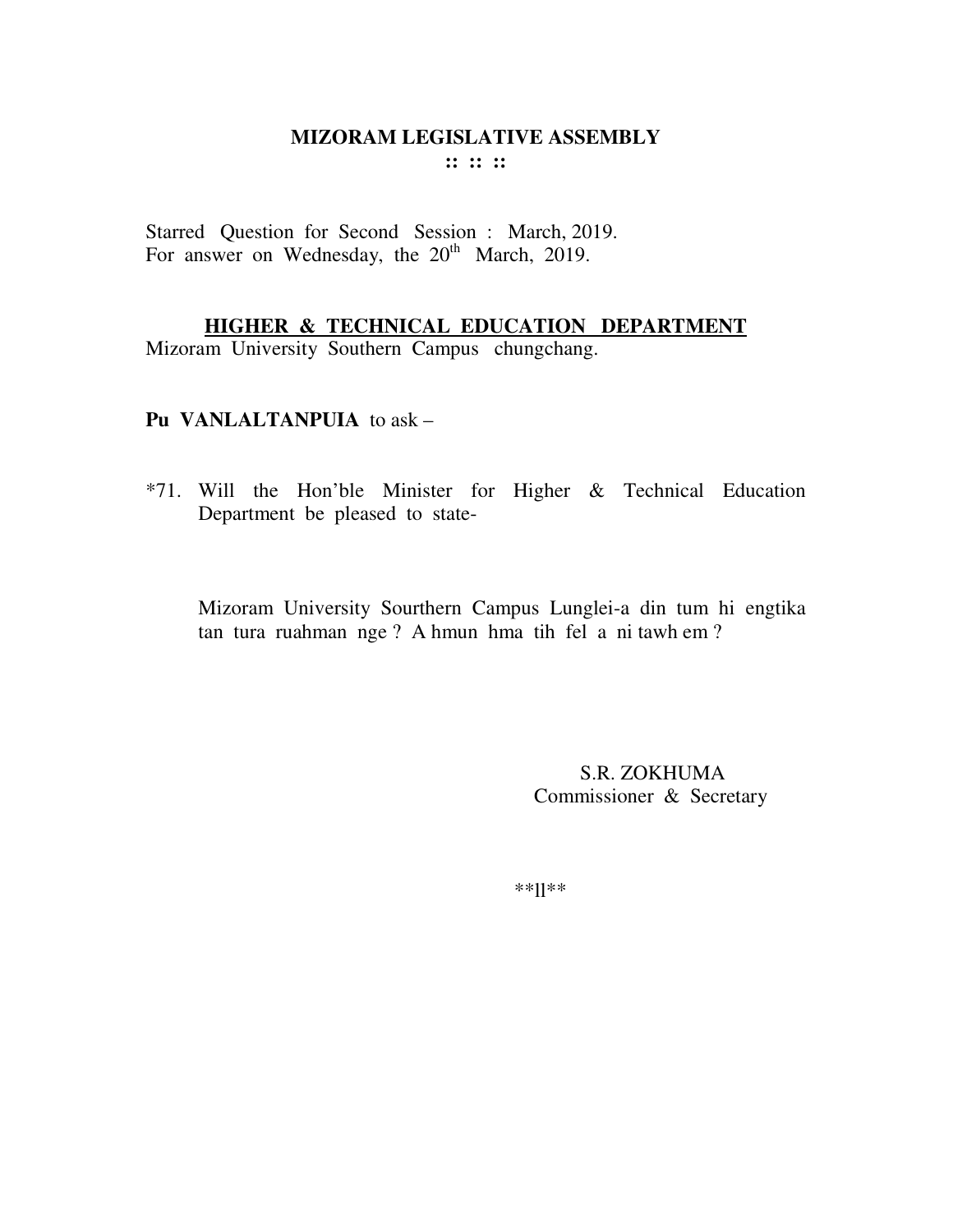**:: :: ::** 

Starred Question for Second Session : March, 2019. For answer on Wednesday, the  $20<sup>th</sup>$  March, 2019.

#### **HOME DEPARTMENT**

Dan lo a ramri kan a rawn pem lut te chungchang.

#### **Pu VANLALTHLANA** to ask –

- \*72. Will the Hon'ble Minister for Home Department be pleased to state-
	- (a) Kum 2012-2018 chhung khan dan lova ramri kana rawn pem lut mi engzat nge awm ?
	- b) Mi engzat nge man chhuah an nih a, an chungah eng angin nge hma lak a nih?
	- c) Dan lova ram dang mi rawn pem lut, voter I.D. nei hial tawh te man chhuah ni ta sela engtin nge sorkar-in hma a lak ang ?

 S.R. ZOKHUMA Commissioner & Secretary

\*\*ll\*\*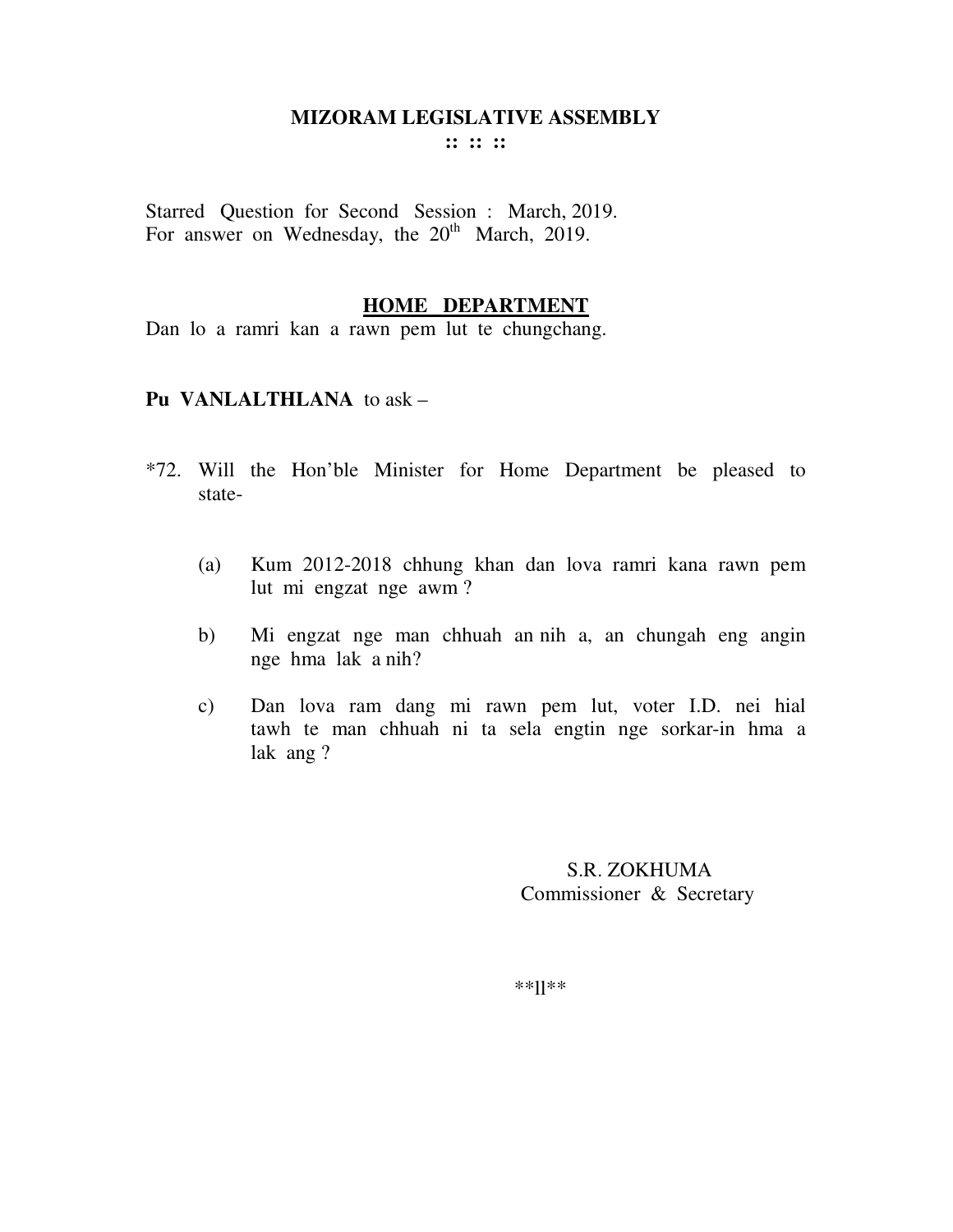Starred Question for Second Session : March, 2019. For answer on Wednesday, the 20<sup>th</sup> March, 2019.

### **URBAN DEVELOPMENT & POVERTY ALLEVIATION DEPARTMENT**

Parking space leh ropeway chungchang.

## **Pu LALCHHUANTHANGA** to ask –

- \*73. Will the Hon'ble Minister for Urban Development & Poverty Alleviation Department be pleased to state –
	- a) Mipui punkhawmna hmun (College, Hospital leh Public Utility Centres) a parking space hman dan turah kaihhruaina mumal tak siam a ni tawh em?
	- b) Asian Development Bank hnuaia public transport tih changtlunna tur kha eng chin nge thawh a nih tawh? Doppelmayr company in ropeway siam tura an inhuamna kha bawhzui a ni em?

S.R. ZOKHUMA Commissioner & Secretary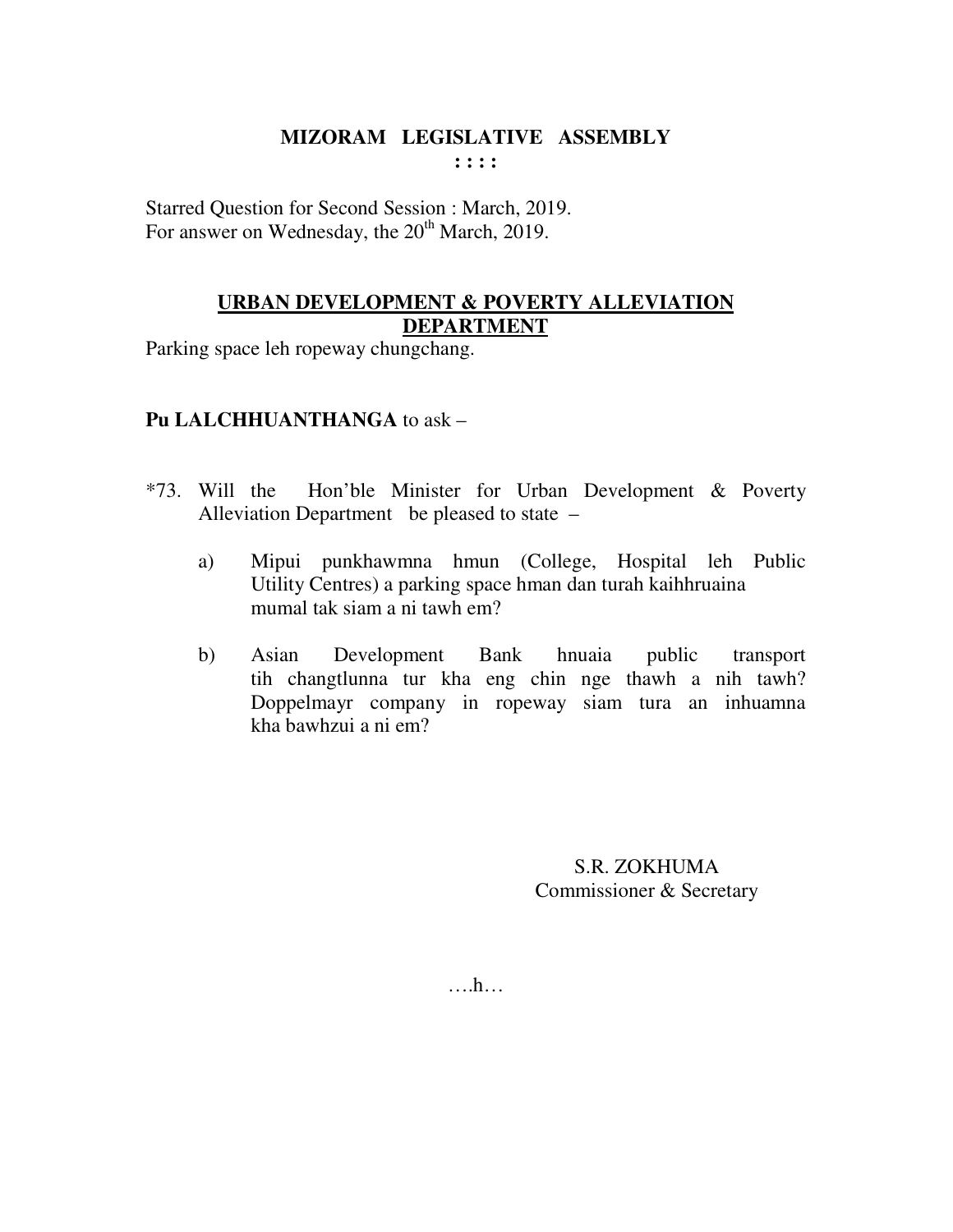**: : :** 

Starred Question for Second Session : March, 2019. For answer on Wednesday, the  $20<sup>th</sup>$  March, 2019.

## **COMMERCE & INDUSTRIES DEPARTMENT**

Handloom tihchangtlun nana hmalakna chungchang.

## **Pu LALDUHOMA** to ask –

- \*74. Will the Hon'ble Minister for Commerce & Industries Department be pleased to state –
	- (a) Serchhip District chhungah handloom tihchangtlun nan Skill Upgradation Scheme engte nge awm a, engtia hmalak nge anih?
	- (b) Serchhip District-ah handloom tihchangtlun nan cluster scheme/project engte nge awm?
	- (c) Common Facility Centre din a ni tawh em? A nih chuan a chanchin tlangpui?
	- (d) Dye House din tumna a awm em?

S.R. ZOKHUMA Commissioner & Secretary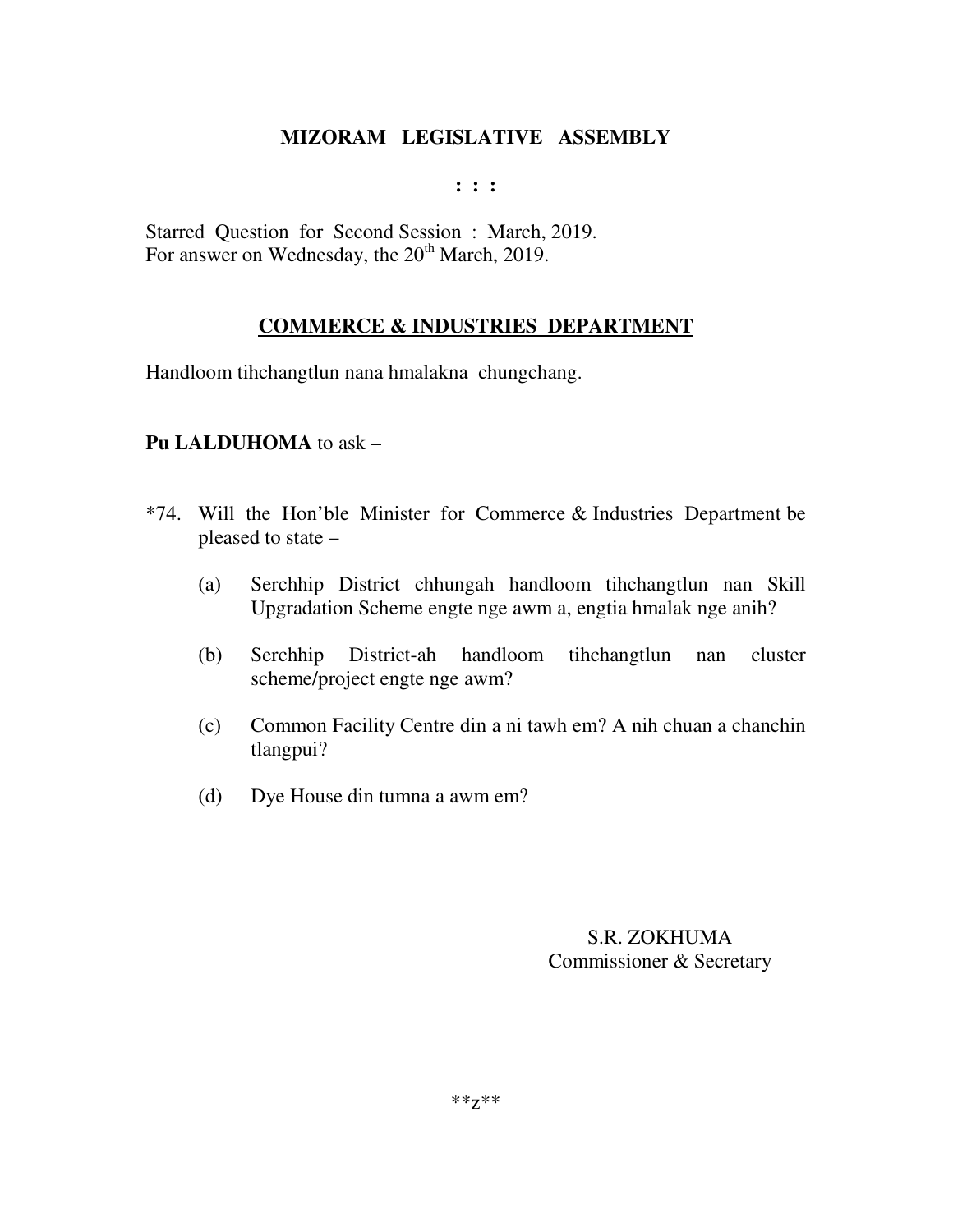$: : :$ 

Starred Question for Second Session: March, 2019. For answer on Wednesday, the 20<sup>th</sup> March, 2019.

## **HEALTH & FAMILY WELFARE DEPARTMENT**

Doctor Specialist awm zat chungchang.

## Pu K.T. ROKHAW to ask  $-$

\*75. Will the Hon'ble Minister for Health & Family Welfare Department be pleased to state -

Siaha District Hospital-ah hian Doctor Specialist engzahnge awm?

S.R. ZOKHUMA Commissioner & Secretary

\*\* $Z^{**}$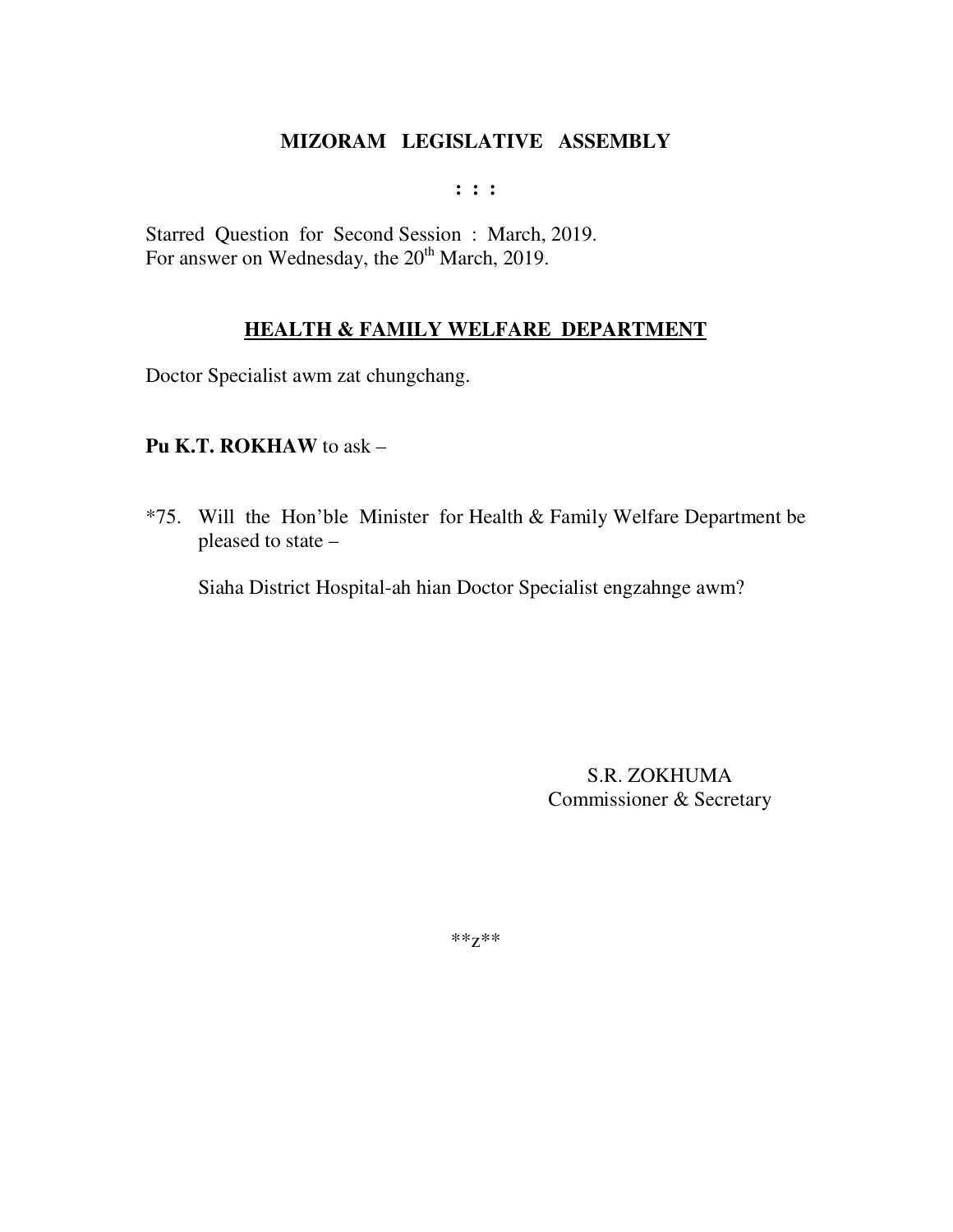Starred Question for Second Session : March, 2019. For answer on Wednesday, the 20<sup>th</sup> March, 2019.

## **HEALTH & FAMILY WELFARE DEPARTMENT**

Doctor awm lohna khua chungchang.

## **Pu LALRINTLUANGA SAILO** to ask –

- \*76. Will the Hon'ble Minister for Health & Family Welfare Department be pleased to state –
	- a) Sorkarin heng PHC-ah te hian Doctor an awm lo tih a hria em?
		- i) Phuldungsei PHC
		- ii) Kanghmun PHC
		- iii) Marpara North PHC
	- b) Hria nise heng PHC-ah te hian Doctor dah tumna Sorkarin a nei em?

S.R. ZOKHUMA Commissioner & Secretary